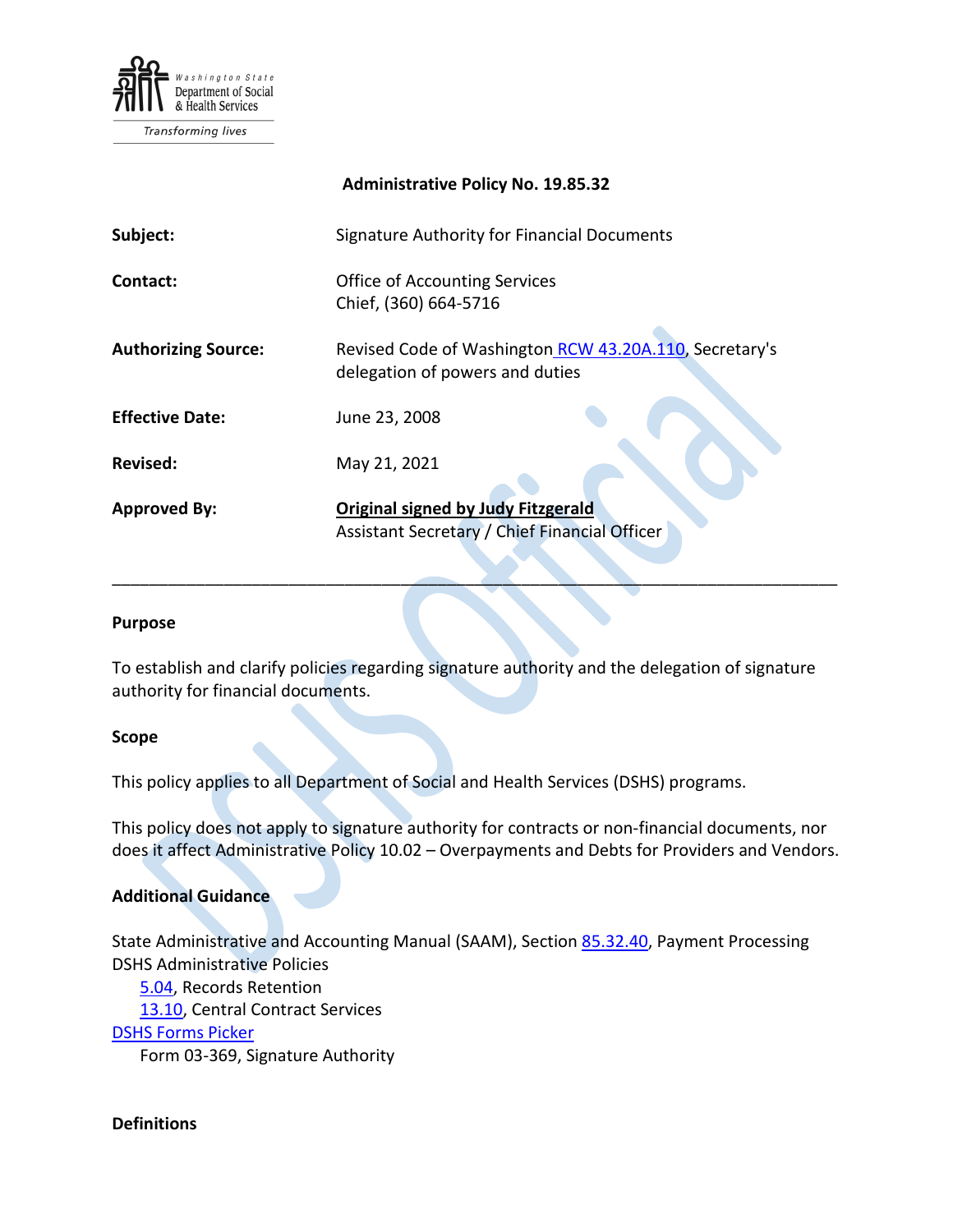Administrative Policy No. 19.85.32 May 21, 2021 Page 2

**Appointing authority** is an individual lawfully authorized to appoint, transfer, layoff, reduce, dismiss, suspend, or demote employees (WAC 357-01-025).

**Delegation of authority** means an individual has received written authority to sign financial documents on behalf of their respective appointing authority. This process is an internal control used to mitigate risk and to help ensure effective financial practices are used.

**DSHS** refers to the Department of Social and Health Services.

**Emergency** is a set of unforeseen circumstances beyond the control of an agency that either: (a) presents a real, immediate threat to the proper performance of essential functions; or (b) may result in material loss or damage to property, bodily injury, or loss of life if immediate action is not taken.

**Signature authority** is the permission to execute transactions up to limits established by agency policies and permission to approve transactions for executions. This approval attests to the appropriateness of the transaction within DSHS objectives and budgetary authorizations.

## **Policy**

# **A. Staff must be authorized to sign financial documents on behalf of DSHS.**

- 1. No officer, agent, or employee of DSHS has the authority to sign financial documents on behalf of the department or any unit, division or subdivision of the department without formal delegation of authority.
- 2. The types of financial documents requiring written approval include, but are not limited to:
	- a. Requests for issuance of a payment (e.g., A19 invoice voucher).
	- b. Accounting record adjustments (e.g., journal vouchers).
	- c. Procurement requisitions.
	- d. Purchases made during an emergency.
- 3. Documents signed by the person with signature authority have the same force and effect as if the appointing authority signed the documents.

# **B. Only appointing authorities can delegate signature authority.**

- 1. Delegated signature authority must be renewed at the start of every biennium, at a minimum.
- 2. When staff leave or duties change, signature authority forms must be updated to include the effective date of changes.